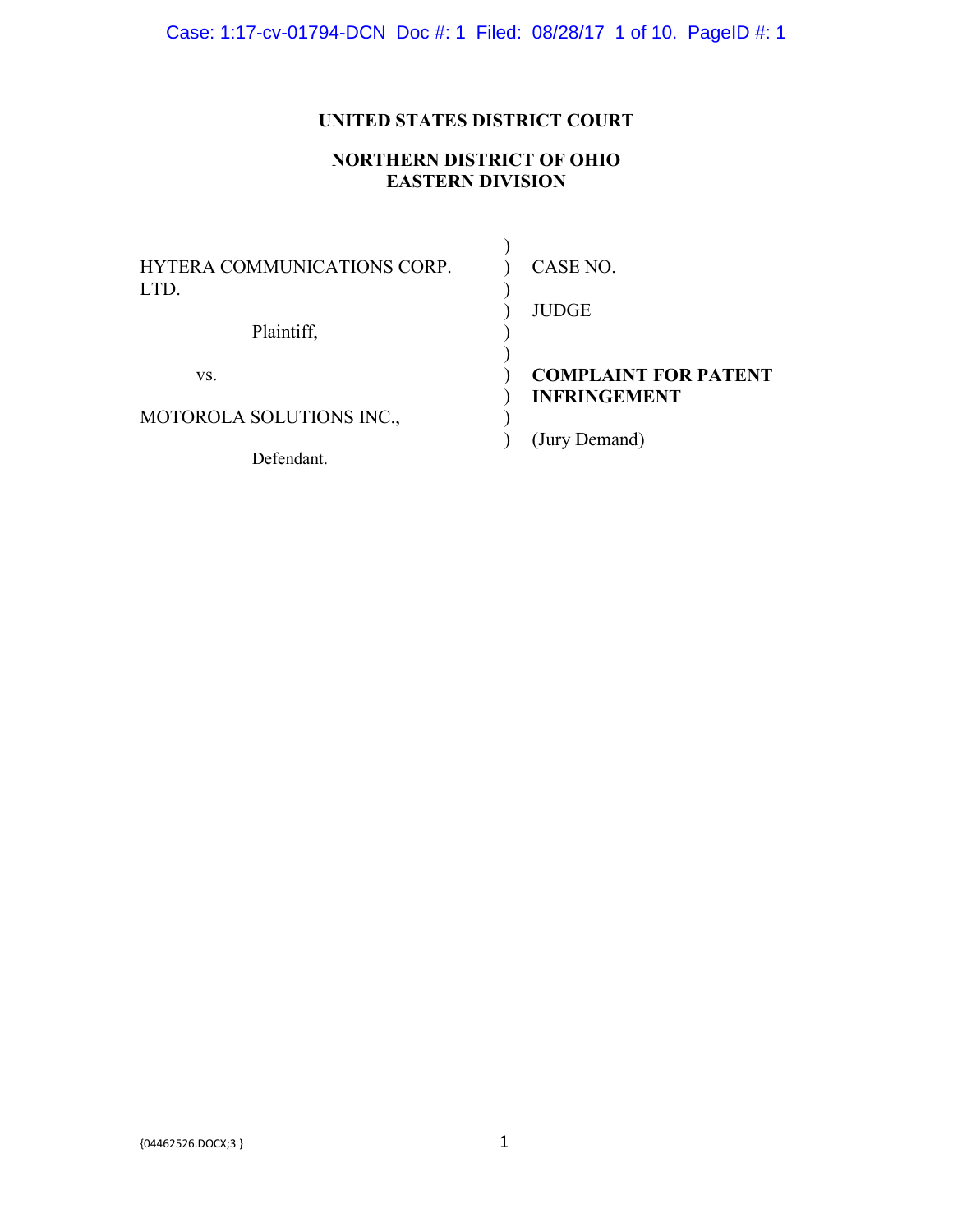#### Case: 1:17-cv-01794-DCN Doc #: 1 Filed: 08/28/17 2 of 10. PageID #: 2

Plaintiff Hytera Communications Corp. Ltd. ("Hytera") alleges as follows against Defendant Motorola Solutions, Inc. ("Motorola"). The allegations herein are made based on personal knowledge as to Hytera with respect to its own actions and upon information and belief as to all others.

## I. NATURE OF THE ACTION

1. This is a civil action for patent infringement under the Patent Laws of the United States, 35 U.S.C. § 1 et seq. and for such other relief as the Court deems just and proper.

#### II. THE PARTIES

2. Hytera is a company organized and existing under the laws of the People's Republic of China, with its principal place of business at Hytera Tower, Hi-Tech Industrial Park North #9108 Beihuan Road, Nanshan District, Shenzhen, People's Republic of China. Hytera sells its products in Ohio and in this District through its wholly-owned subsidiary Hytera America (West), Inc. Through this wholly-owned subsidiary, Hytera maintains an Ohio sales representative.

3. Hytera is a world leader in the development, manufacturing and sales of two-way radios and push-to-talk wireless communications systems and related technology. The company is a full solutions provider for professional push-to-talk communications for each of public safety, government agencies, transportation, and business/light industry. Hytera's reliable, robust and secure communications products are distributed in more than 60 countries across the globe.

4. Hytera is the owner of all right, title and interest to United States Patent No. 9,183,846 ("the '846 Patent") titled "Method and Device for Adaptively Adjusting Sound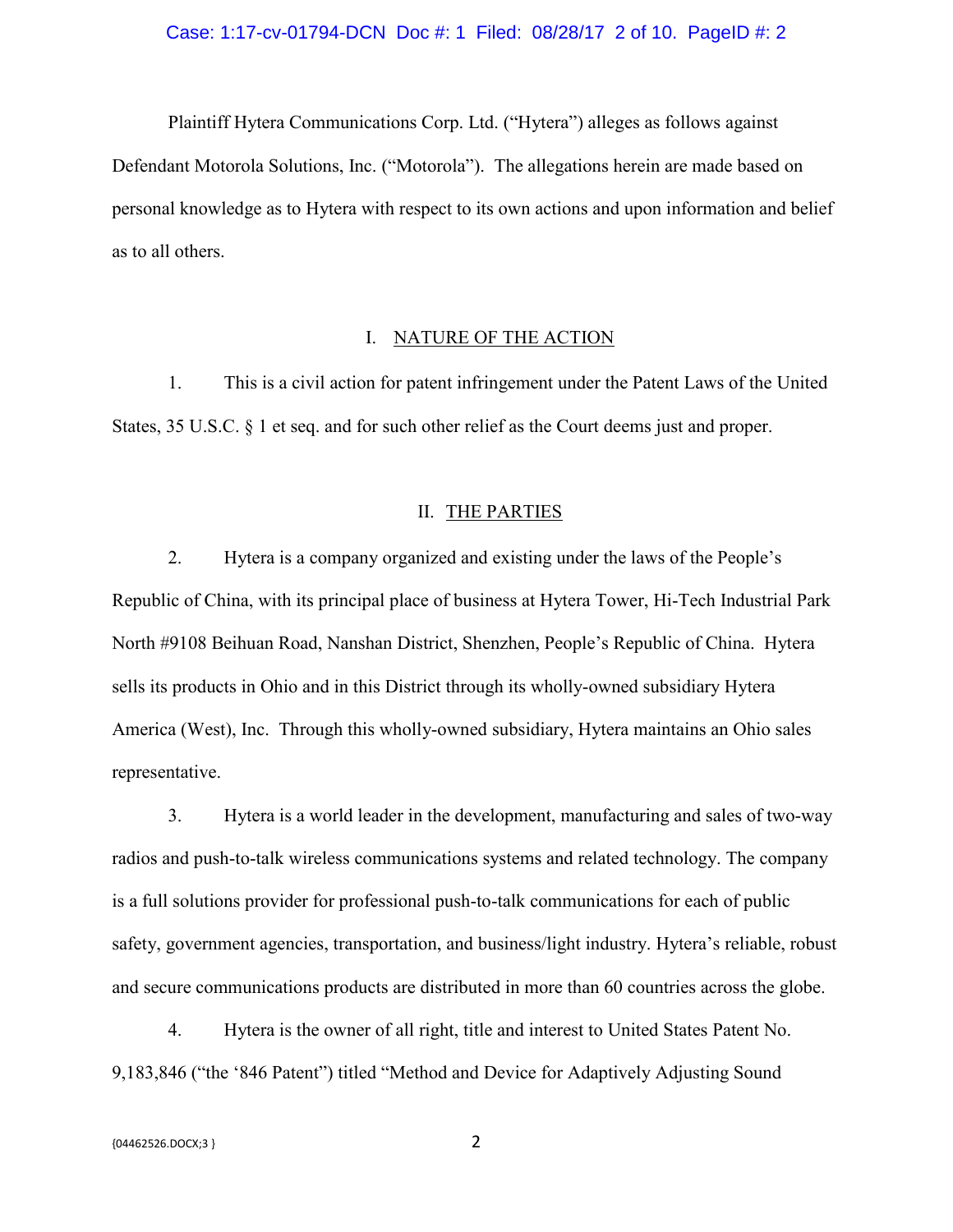#### Case: 1:17-cv-01794-DCN Doc #: 1 Filed: 08/28/17 3 of 10. PageID #: 3

Effect." A copy of the '846 Patent is attached as Exhibit A and a copy of the assignment filed with the United States Patent Office ("USPTO") is attached as Exhibit B.

5. Motorola is a company organized and existing under the laws of Delaware with its principal place of business at 500 W. Monroe Street, Chicago, IL 60661.

6. On information and belief, Motorola maintains a physical office in this District, at 12430 Plaza Dr, Parma, OH 44130 ("Motorola's Parma Office"). On further information and belief, Motorola's Parma Office manages and performs sales, service and repairs of its products for this District.

7. On information and belief, the Motorola name and logo are affixed in large blue letters to the street-facing side of Motorola's Parma Office. On further information and belief, Motorola's Parma Office has a sign adjacent to its front door that reads "Cleveland Service Center."

8. On information and belief, Motorola maintains at least 20 employees who live and work in the Cleveland/Akron area including its area sales manager for Ohio as well as Ohio account managers.

9. On information and belief, Motorola offers for sale and sells products both directly in this District and through distributers located in this District. On further information and belief, Motorola communication devices that are the subject of this complaint are offered for sale in this District and sold in this District.

10. On information and belief, one such distributor of Motorola's products in this District is Staley Communication, Inc., which has an office at 7338 Southern Boulevard, Boardman, OH 44512. On further information and belief, Staley Communication, Inc. sells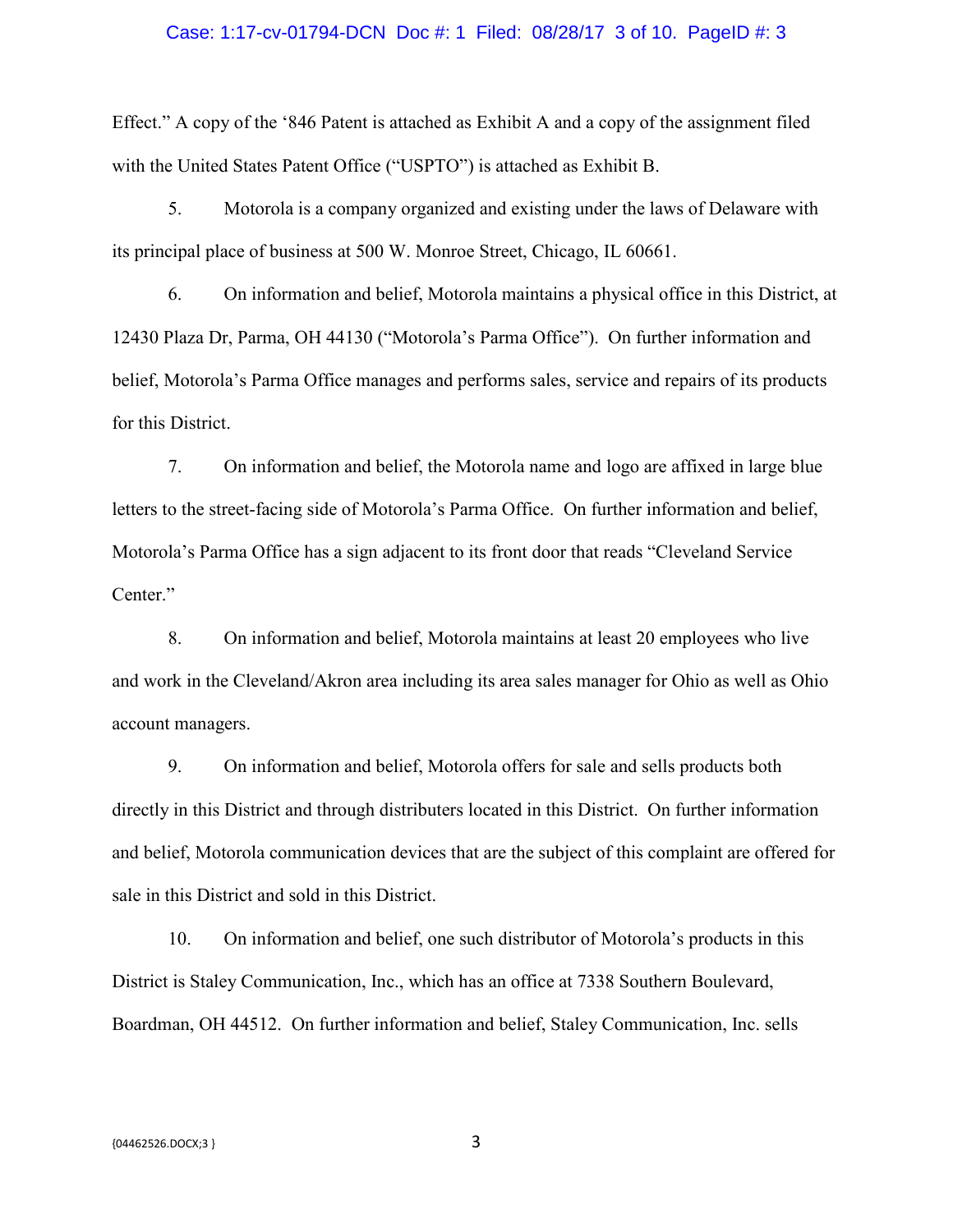#### Case: 1:17-cv-01794-DCN Doc #: 1 Filed: 08/28/17 4 of 10. PageID #: 4

Motorola's MOTOTRBO radios and lists itself as a "Motorola Solutions Platinum Channel Partner" on its website, attached as Exhibit C.

11. On information and belief, another such distributor of Motorola's products in this District is North Coast Two Way Radio, which has an office at 14250 Industrial Ave S. Ste 102, Maple Heights, OH 44137. On further information and belief, North Coast Two Way Radio sells Motorola's MOTOTRBO radios and, on a tab of its website labeled "Motorola Solutions," attached as Exhibit D, the company touts itself as "Motorola Factory Authorized" for sales, service and installation of systems for police, fire, public safety & commercial communications equipment.

## III. JURISDICTION AND VENUE

12. This civil action arises under the Patent Laws of the United States, Title 35, United States Code. This Court has jurisdiction over Count I under 28 U.S.C. §§ 1331 and 1338(a).

13. Personal jurisdiction exists generally and specifically over Motorola because it (directly and/or through their subsidiaries, divisions, groups or distributors) has sufficient minimum contacts with the Northern District of Ohio as a result of substantial business conducted within the state of Ohio. For example, on information and belief, Motorola has a physical office in Parma, Ohio and employs at least 20 people that work and live in Ohio. On information and belief, Motorola has also committed acts of infringement in this District by selling and offering for sale, directly and through distributors, communication devices that are the subject of this complaint.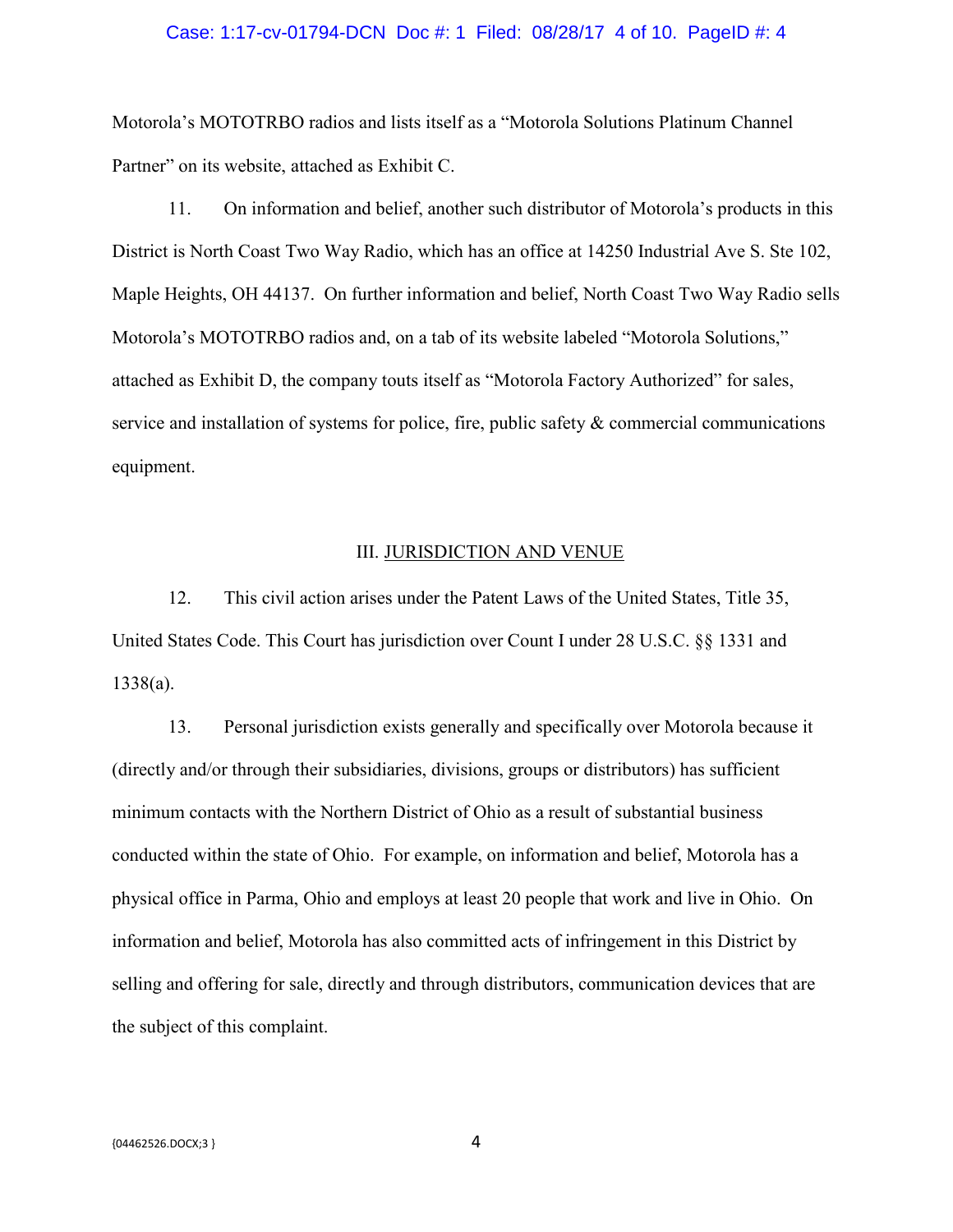#### Case: 1:17-cv-01794-DCN Doc #: 1 Filed: 08/28/17 5 of 10. PageID #: 5

14. Venue is proper in this district under 28 U.S.C. § 1400(b) because Motorola maintains a regular and established place of business in this District and offers for sale and sells the infringing products in this District.

## IV. FACTUAL BACKGROUND

15. Two-way radios and other such push-to-talk communication devices are in common use by modern industry and public safety organizations. During use, these communication devices are often moved between quiet environments, which can have little background noise, and loud environments where machinery, engines, sirens or other noise may make it difficult to hear the sound output of the communication device.

16. On May 29, 2014, Hytera filed U.S. Patent Application No. 14/361,367 entitled "Method and Device For Adaptively Adjusting Sound Effect" based on PCT Application No. PCT/CN2011/083373, which was filed on December 2, 2011.

17. U.S. Patent Application No. 14/361,367 issued as the '846 Patent on November 10, 2015.

18. Independent claim 1 of the '846 Patent recites a method for adaptively adjusting an acoustic effect in a device with an audio output. The device obtains the current level of ambient noise, receives a triggering instruction, and adjusts the current output volume of the device based on the level ambient noise. If the ambient noise is high, the volume adjustment is greater at higher (treble) sound frequencies.

19. On information and belief, Motorola sells a number of communications devices in the U.S. and this District that contain a feature dubbed "Intelligent Audio," including the MOTOTRBO XPR 7550e as an exemplary MOTOTRBO communication device. A copy of the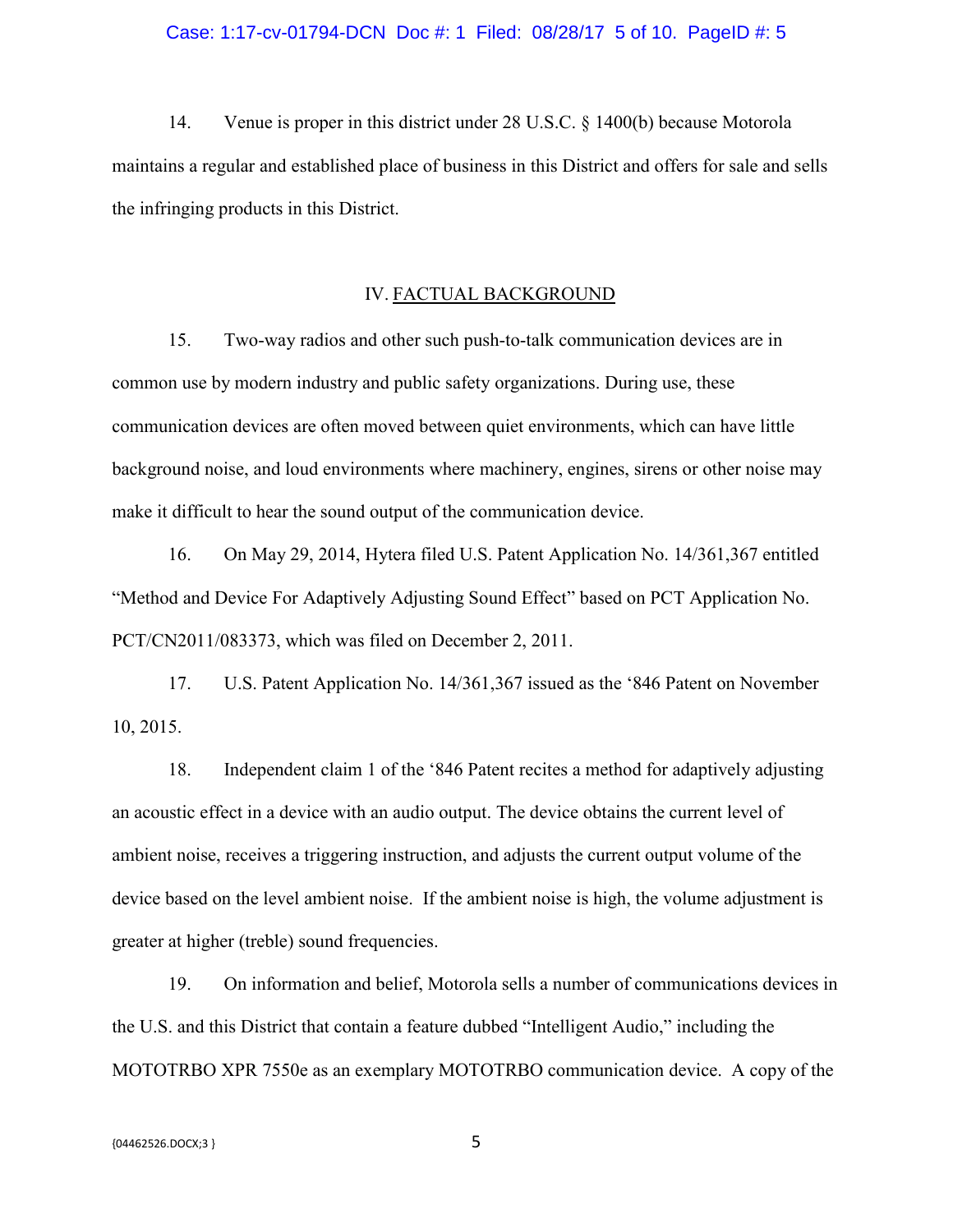#### Case: 1:17-cv-01794-DCN Doc #: 1 Filed: 08/28/17 6 of 10. PageID #: 6

specification for Motorola's MOTOTRBO XPR 7550e shows that it includes the "Intelligent Audio" feature and is attached as Exhibit E.

20. Motorola has advertised its "Intelligent Audio" feature as used in its MOTOTRBO product line in a video advertisement. This video advertisement (the "Intelligent Audio Video Advertisement") is available on the web at

https://www.youtube.com/watch?v=kNIapiu-rUg (last visited Aug. 23, 2017). Motorola states that the MOTOTRBO communications device "monitors background noise and adjusts the speaker volume, so you don't have to." (Intelligent Audio Video Advertisement, at 0:06.)

21. The Intelligent Audio Video Advertisement also demonstrates that the output sound level of the Motorola device using "Intelligent Audio" increases when the device is moved into an area with a higher ambient noise level. (*Id.* at 0:37–0:58.)

22. The user manual for the MOTOTRBO XPR 7500 series also states, under the heading "Intelligent Audio," that "Your radio can automatically adjust its audio volume to overcome background noise in the environment, inclusive of all stationary and non-stationary noise sources." A copy of the relevant page of the MOTOTRBO XPR 7500 series user manual is attached as Exhibit F.

23. On information and belief, Motorola has offered the MOTOTRBO XPR 7550e for sale in this District.

## V. COUNT I: INFRINGEMENT OF THE '846 PATENT

24. Hytera incorporates by reference herein the allegations of Paragraphs 1–23 of this Complaint.

25. The '846 Patent is in effect and is presumed valid under the U.S. patent laws.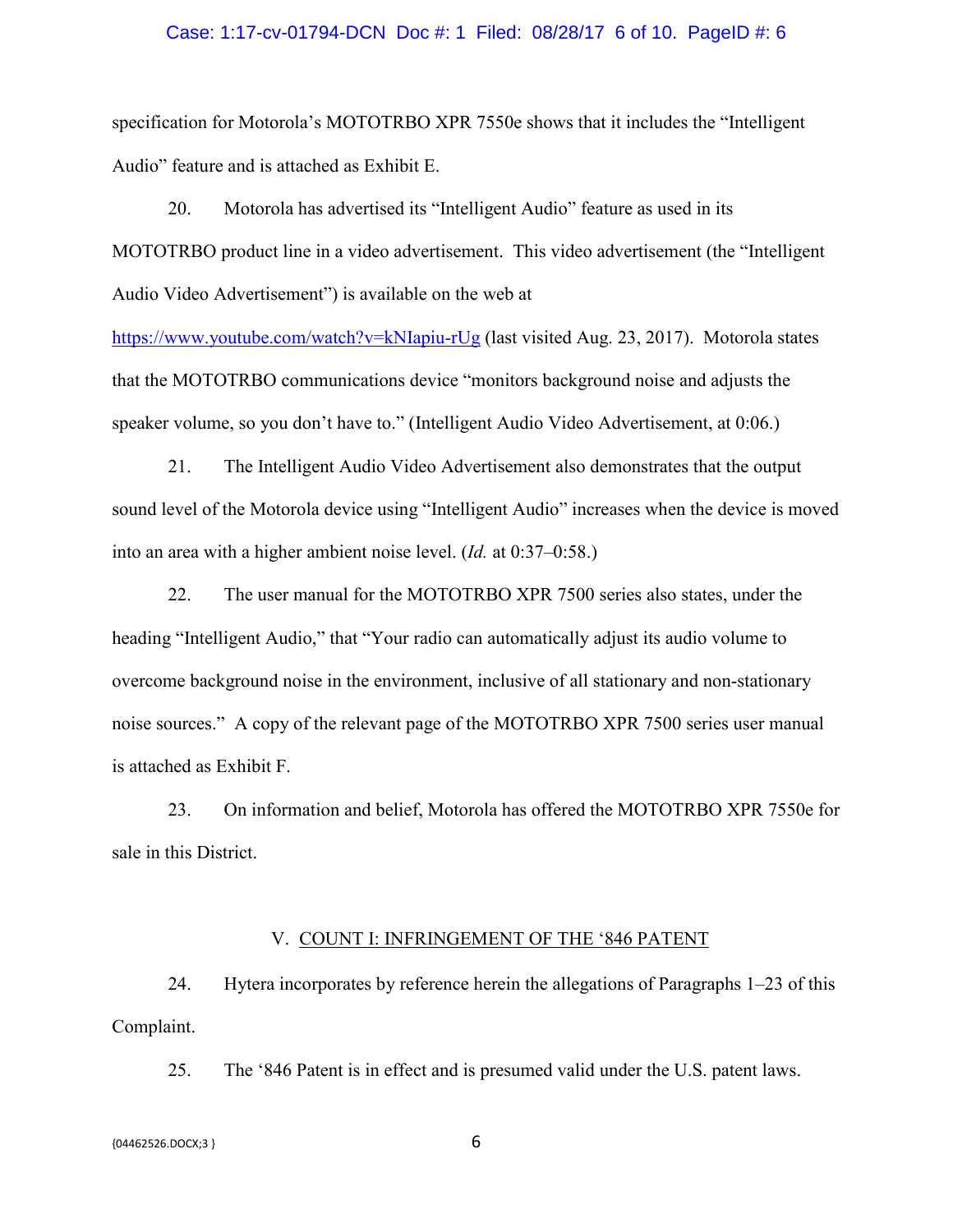26. Claim 1 of the '846 Patent states:

A method for adaptively adjusting an acoustic effect, wherein the method is applied to an apparatus having an audio output device, and the method comprises:

obtaining an energy value of a current ambient noise;

receiving a first triggering instruction, and adjusting a current output volume based on the energy value of the current ambient noise; and

performing a treble boost processing if it is determined that the energy value of the current ambient noise is greater than a first threshold, or performing a bass boost processing if it is determined that the energy value of the current ambient noise is smaller than a second threshold.

27. Motorola's Intelligent Audio Video Advertisement states that its devices with Intelligent Audio "monitor[] background noise." (*Id.* at 0:06.)

28. Motorola's Intelligent Audio Video Advertisement demonstrates that output volume is increased when a call is received (a triggering instruction) in an environment with increased ambient noise. (*Id.* at 0:37–0:58.)

29. According to the MOTOTRBO Customer Programming Software (CPS), a screenshot of which is attached as Exhibit G, when the "Intelligent Audio" feature is enabled, "[t]he noise threshold of the intelligent audio follows the volume knob position [of the device]. Once the ambient noise is above the noise threshold, the audio volume is boosted."

30. On information and belief, and after a reasonable inquiry, the output volume increase caused by Motorola's "Intelligent Audio" feature in response to increased ambient noise is more significant at higher (treble) frequencies than at lower (bass) frequencies. On further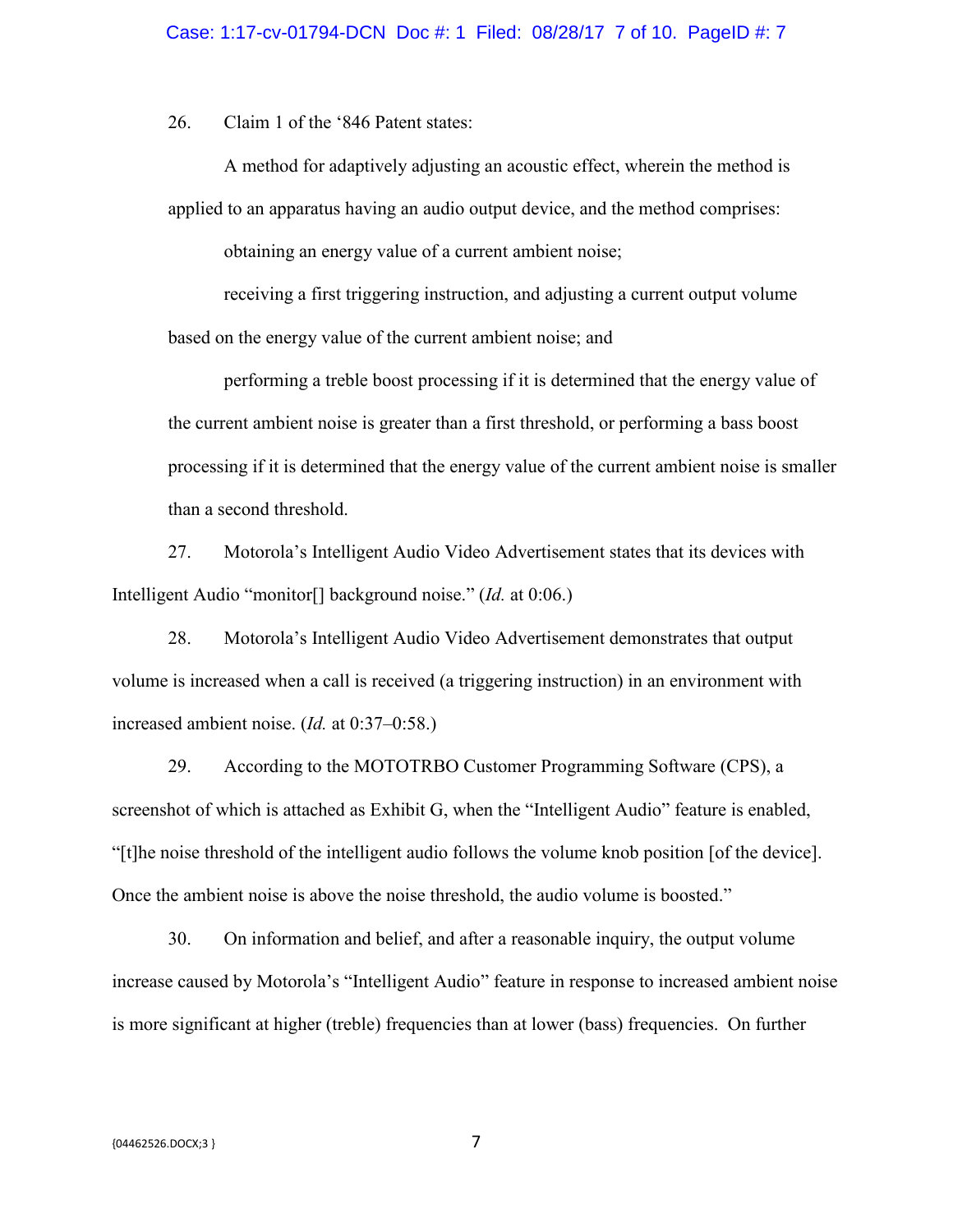#### Case: 1:17-cv-01794-DCN Doc #: 1 Filed: 08/28/17 8 of 10. PageID #: 8

information and belief and after a reasonable inquiry, this increase in output volume increase is a treble boost performed because the ambient noise energy value is higher than a first threshold.

31. Accordingly, on information and belief, Motorola has been and still is directly infringing at least claim 1 of the '846 Patent, either literally or under the doctrine of equivalents, under 35 U.S.C. § 271(a) by using two way communication devices that incorporate Motorola's Intelligent Audio Feature, including by way of example, the MOTOTRBO 7550e.

32. Accordingly, on information and belief, Motorola has been and still is indirectly infringing the '846 Patent under 35 U.S.C. § 271(b) by actively inducing direct infringement by other persons who use products that embody one or more of the claims of the '846 Patent through its advertising, marketing, sale, offer for sale and instruction of its Intelligent Audio feature while Motorola had knowledge of the '846 Patent and knew or should have known that its actions would induce direct infringement by others and intended that its actions would induce direct infringement by others.

33. Motorola has been and still is indirectly infringing the '846 Patent under 35 U.S.C. § 271(c) by contributory infringement by providing non-staple articles of commerce having the Intelligent Audio feature to others for use in an infringing method with knowledge of the '846 Patent and knowledge that these non-staple articles of commerce are used as a material part of the claimed inventions of the '846 Patent.

34. Motorola will continue to infringe unless enjoined by this Court.

35. On information and belief, Motorola has knowingly and willfully infringed the '846 Patent**.**

36. As a result of Motorola's infringement of the '846 Patent, Hytera has suffered monetary damages in an amount not yet determined, has suffered irreparable harm and will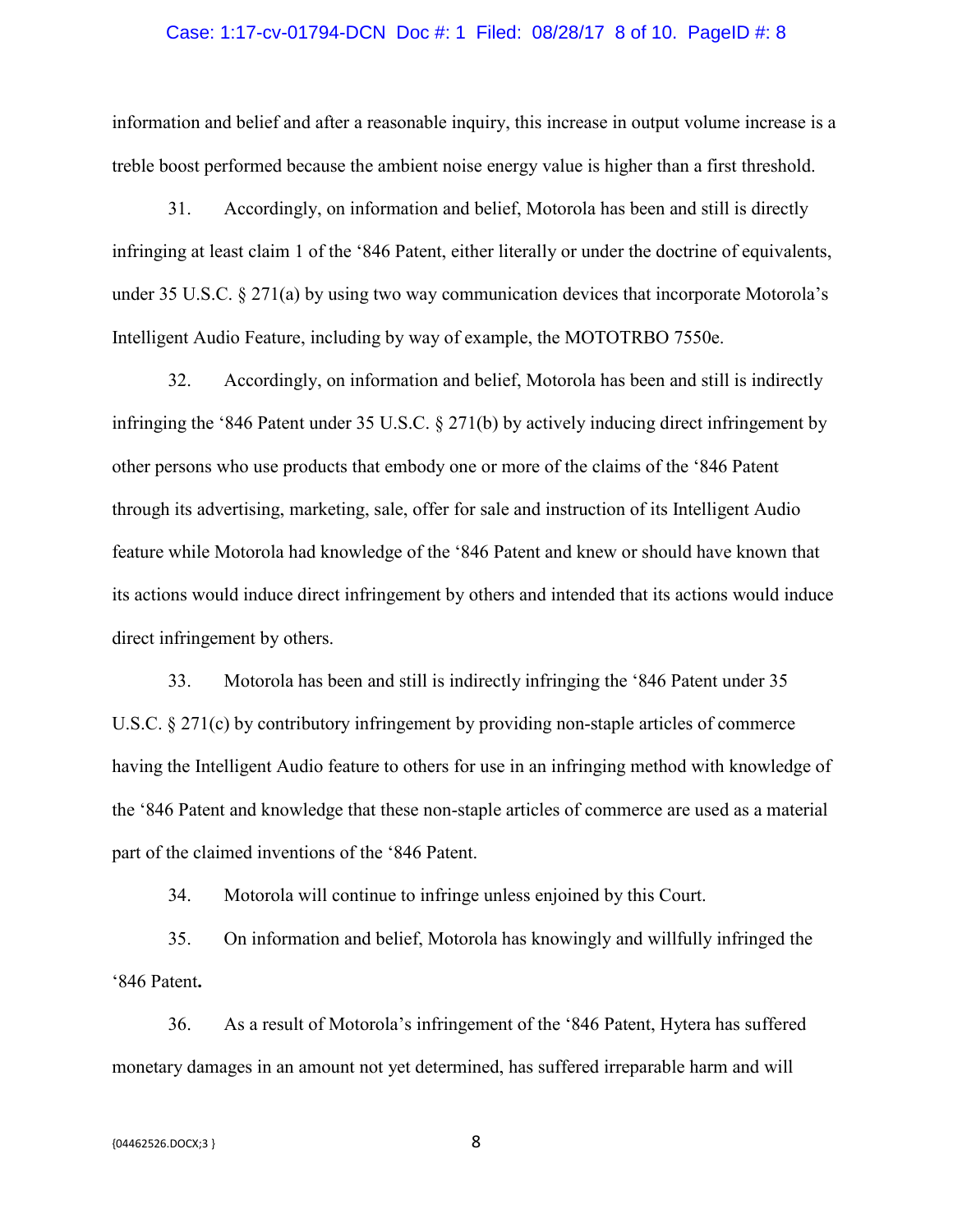#### Case: 1:17-cv-01794-DCN Doc #: 1 Filed: 08/28/17 9 of 10. PageID #: 9

continue to suffer irreparable harm in the future unless Hytera's infringing activities are enjoined by this Court.

37. Hytera will be greatly and irreparably harmed unless preliminary and permanent injunctions are issued enjoining Motorola and their agents, servants, employees, attorneys, representatives, and all others acting on their behalf from infringing the '846 Patent.

### VI. PRAYER FOR RELIEF

WHEREFORE, Plaintiff respectfully requests the following relief:

- A. A judgment that Motorola has directly infringed and continues to infringe the '846 Patent;
- B. A judgment that Motorola has indirectly infringed by contributory infringement and/or inducement, and continues to infringe the '846 Patent;
- C. A judgment that Motorola's infringement of the '846 Patent has been willful;
- D. A judgment against Motorola awarding Hytera damages suffered by Hytera pursuant to 35 U.S.C. § 284 on account of Motorola's infringement of the '846 Patent;
- E. A judgment that Hytera's damages be trebled pursuant to 35 U.S.C. § 284 and that punitive damages be assessed against Motorola;
- F. Preliminary and permanent injunctions against Motorola and any entity acting in concert with Motorola, pursuant to 35 U.S.C. § 283, preventing Motorola and any such entity, from infringing the '846 patent;
- G. A judgment that Motorola be directed to pay Hytera's costs incurred herein; and
- H. Such other and further relief as the Court deems just and equitable.